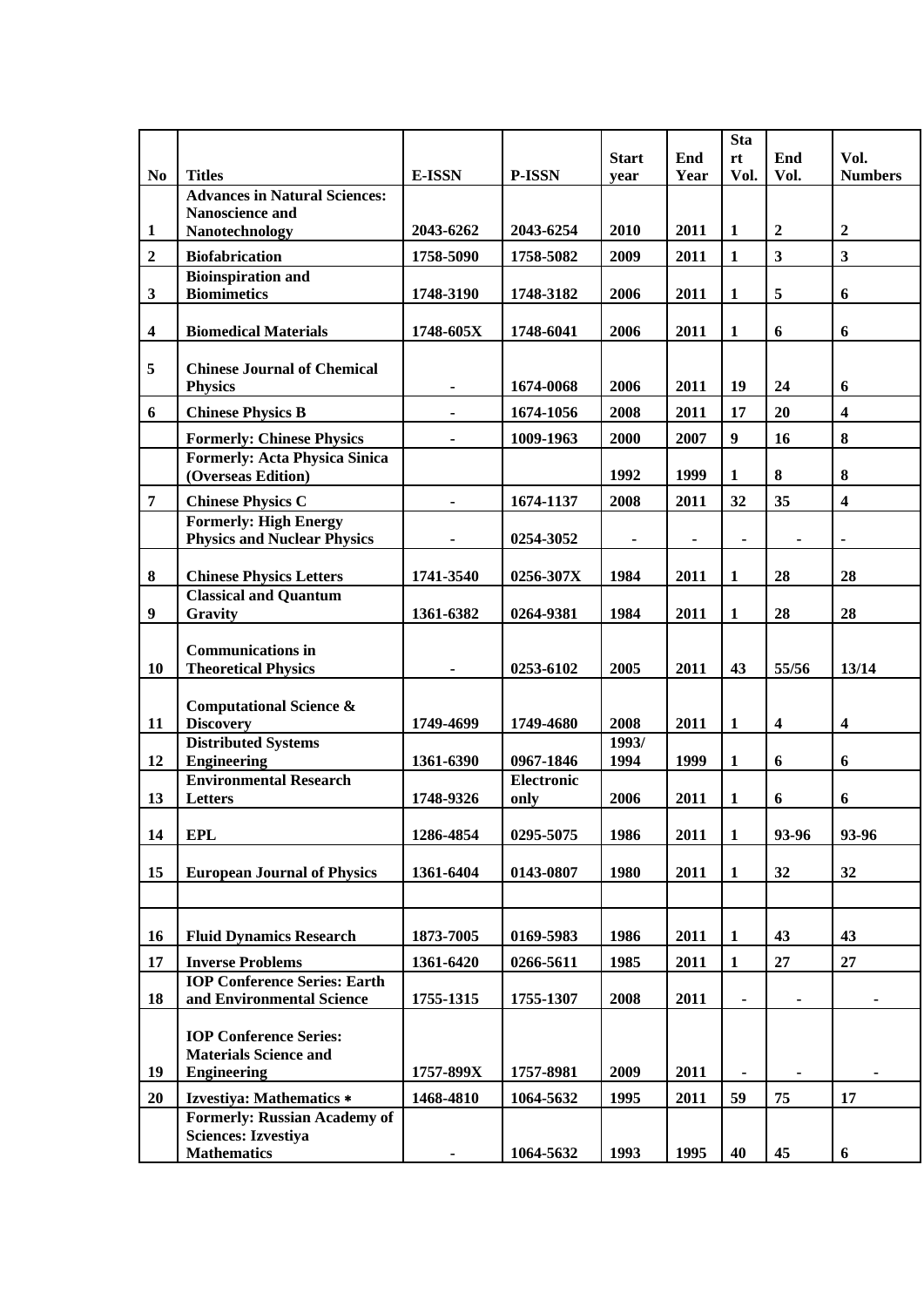|    | <b>Formerly: Mathematics of the</b><br><b>USSR</b> – Izvestiya                                                     |           | 0025-5726                 | 1967 | 1992 | 1            | 39             | 39               |
|----|--------------------------------------------------------------------------------------------------------------------|-----------|---------------------------|------|------|--------------|----------------|------------------|
| 21 | <b>Journal of Breath Research</b>                                                                                  | 1752-7163 | 1752-7155                 | 2007 | 2011 | 1            | 5              | 4                |
| 22 | <b>Journal of Cosmology and</b><br><b>Astroparticle Physics</b>                                                    | 1475-7516 | Electronic<br>only        | 2003 | 2011 | 1            | 9              | 9                |
| 23 | <b>Journal of Geophysics and</b><br><b>Engineering</b>                                                             | 1742-2140 | 1742-2132                 | 2004 | 2011 | 1            | 8              | 8                |
| 24 | <b>Journal of High Energy</b><br><b>Physics</b>                                                                    | 1029-8479 | Electronic<br>Only        | 1997 | 2009 | 1            | 13             | 13               |
| 25 | <b>Journal of Instrumentation</b>                                                                                  | 1748-0221 | <b>Electronic</b><br>only | 2006 | 2011 | 1            | 6              | 6                |
| 26 | <b>Journal of Micromechanics</b><br>and Microengineering                                                           | 1361-6439 | 0960-1317                 | 1991 | 2011 | 1            | 21             | 21               |
| 27 | <b>Journal of Neural Engineering</b>                                                                               | 1741-2552 | 1741-2560                 | 2004 | 2011 | 1            | 8              | 8                |
| 28 | <b>Journal of Optics</b>                                                                                           | 2040-8986 | 2040-8978                 | 2010 | 2011 | 12           | 13             | $\boldsymbol{2}$ |
|    | <b>Formerly: Journal of Optics A:</b><br><b>Pure and Applied Optics (from</b><br>1999)                             | 1741-3567 | 1464-4258                 | 1999 | 2009 | 1            | 11             | 11               |
|    | (Formed by merger of Journal<br>of Optics (1977-1998) and                                                          |           | 0150-536X                 | 1977 | 1998 | 8            | 29             | 22               |
|    | <b>Pure and Applied Optics:</b><br><b>Journal of the European</b><br><b>Optical Society Part A (1992-</b><br>1998) | 1361-6617 | 0963-9659                 | 1992 | 1998 | $\mathbf{1}$ | $\overline{7}$ | $\overline{7}$   |
|    | <b>Formerly: Nouvelle Revue</b><br>d'Optique (1973-1976)                                                           |           | 0335-7368                 | 1973 | 1976 | 4            | $\overline{7}$ | 4                |
|    | <b>Formerly also Nouvelle Revue</b><br>d'Optique Appliquée (1970-<br>1972)                                         |           | 0029-4780                 | 1970 | 1972 | $\mathbf{1}$ | $\mathbf{3}$   | $\mathbf{3}$     |
| 29 | <b>Journal of Physics A:</b><br><b>Mathematical and Theoretical</b><br>(from 2007)                                 | 1751-8121 | 1751-8113                 | 2007 | 2011 | 40           | 44             | 5                |
|    | <b>Formerly: Journal of Physics</b><br><b>A: Mathematical and General</b><br>$(1975 - 2006)$                       | 1361-6447 | 0305-4470                 | 1975 | 2006 | $\bf{8}$     | 39             | 32               |
|    | <b>Formerly: Journal of Physics</b><br>A: Mathematical, Nuclear and<br>General (1973-1974)                         |           | 0301-0015                 | 1973 | 1974 | 6            | $\overline{7}$ | $\boldsymbol{2}$ |
|    | <b>Formerly: Journal of Physics</b><br><b>A: General Physics (1968-1972)</b>                                       |           | 0022-3689                 | 1968 | 1972 | $\mathbf{1}$ | 5              | 5                |
| 30 | Journal of Physics B: Atomic,<br><b>Molecular and Optical Physics</b><br>(from 1988)                               | 1361-6455 | 0953-4075                 | 1988 | 2011 | 21           | 44             | 24               |
|    | <b>Formerly: Journal of Physics</b><br><b>B: Atomic and Molecular</b><br>Physics (1970-1987)                       |           | 0022-3700                 | 1970 | 1987 | $\mathbf{3}$ | 20             | 18               |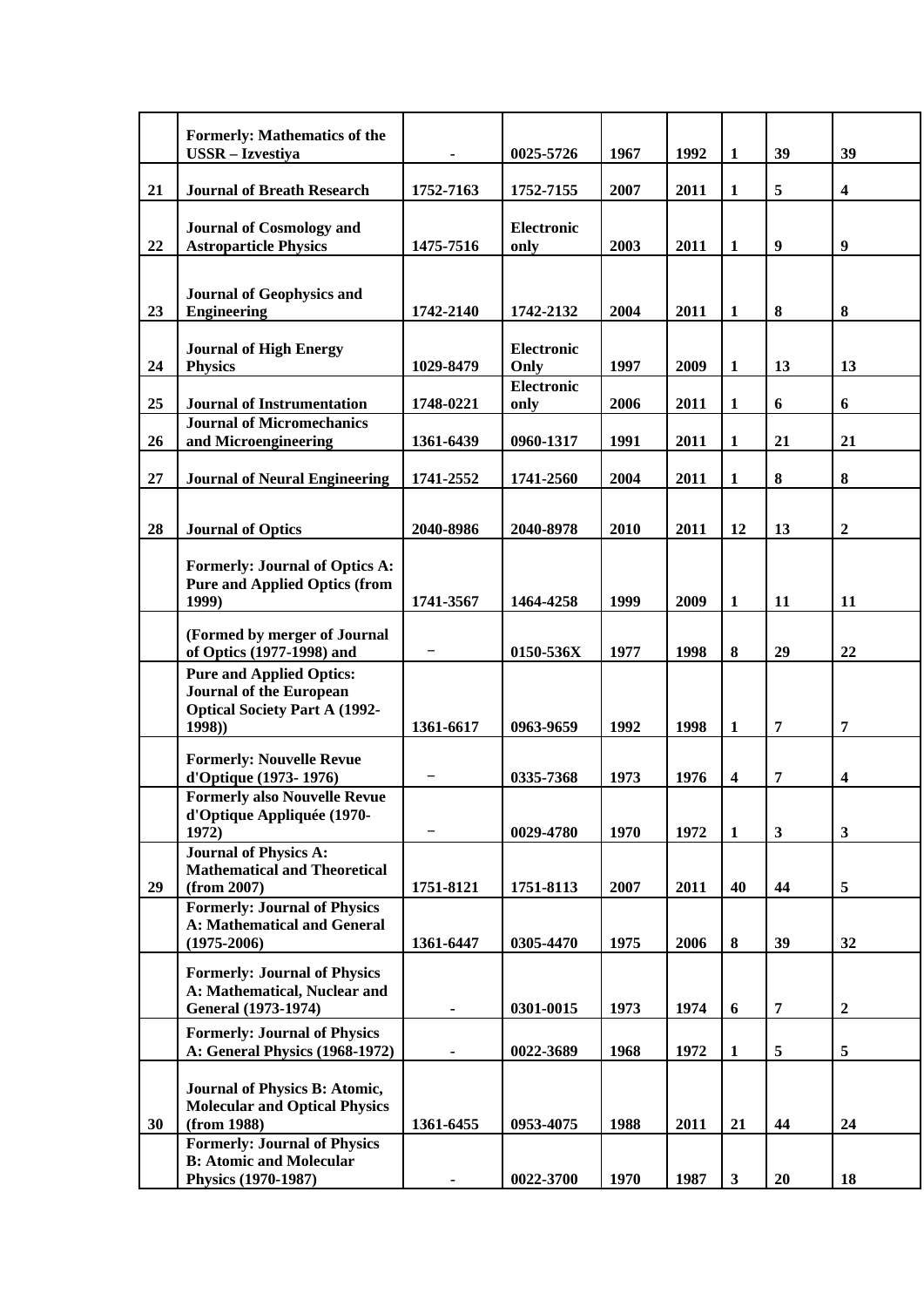|    | <b>Formerly: Journal of Physics</b><br><b>B: Proceedings of the Physical</b> |           |            |      |      |                |                |                  |
|----|------------------------------------------------------------------------------|-----------|------------|------|------|----------------|----------------|------------------|
|    | <b>Society: Atomic and Molecular</b><br>Physics (1968-1969)                  |           | 0368-3508  | 1968 | 1969 | 1              | $\overline{2}$ | $\boldsymbol{2}$ |
|    | In 2006 this journal merged                                                  |           |            |      |      |                |                |                  |
|    | with Journal of Optics B:<br><b>Quantum &amp; Semiclassical</b>              |           |            |      |      |                |                |                  |
|    | Optics(1999-2005)                                                            | 1741-3575 | 1464-4266  | 1999 | 2005 | 1              | 7              | 7                |
|    | <b>Formerly Quantum and</b>                                                  |           |            |      |      |                |                |                  |
|    | <b>Semiclassical Optics: Journal</b>                                         |           |            |      |      |                |                |                  |
|    | of the European Optical Sciety<br>Part B (1995-1998)                         | 1361-6625 | 1355-5111  | 1995 | 1998 | 7              | 10             | $\boldsymbol{4}$ |
|    | <b>Formerly Quantum Optics:</b>                                              |           |            |      |      |                |                |                  |
|    | <b>Journal of the European</b>                                               |           |            |      |      |                |                |                  |
|    | <b>Optical Society Part B (1989-</b>                                         |           |            |      |      |                |                |                  |
|    | 1994)                                                                        |           | 0954-8998  | 1989 | 1994 | 1              | 6              | 6                |
|    | <b>Journal of Physics: Condensed</b>                                         |           |            |      |      |                |                |                  |
| 31 | Matter (from 1989) Formed by<br>merger of:                                   | 1361-648X | 0953-8984  | 1989 | 2011 | 1              | 23             | 23               |
|    |                                                                              |           |            |      |      |                |                |                  |
|    | <b>Journal of Physics C: Solid</b>                                           |           |            |      |      |                |                |                  |
|    | <b>State Physics (1970-1988)</b>                                             |           | 0022-3719  | 1970 | 1988 | $\mathbf{3}$   | 21             | 19               |
|    | <b>Formerly: Journal of Physics</b>                                          |           |            |      |      |                |                |                  |
|    | C: Proceedings of the Physical                                               |           |            |      |      |                |                |                  |
|    | <b>Society: Solid State Physics</b><br>$(1968-1969)$ and                     |           | 0368-3516  | 1968 | 1969 | 1              | 2              | $\boldsymbol{2}$ |
|    |                                                                              |           |            |      |      |                |                |                  |
|    | <b>Journal of Physics F: Metal</b><br>Physics (1971-1988)                    |           | 0305-4608  | 1971 | 1988 | 1              | 18             | 18               |
|    |                                                                              |           |            |      |      |                |                |                  |
|    |                                                                              |           |            |      |      |                |                |                  |
|    | <b>Journal of Physics: Conference</b>                                        |           |            |      |      |                |                |                  |
| 32 | <b>Series</b>                                                                | 1742-6596 | 1742-6588  | 2004 | 2011 |                |                |                  |
|    | <b>Journal of Physics D: Applied</b>                                         |           |            |      |      |                |                |                  |
| 33 | <b>Physics</b>                                                               | 1361-6463 | 0022-3727  | 1968 | 2011 | 1              | 44             | 44               |
|    |                                                                              |           |            |      |      |                |                |                  |
|    | <b>Formerly British Journal of</b><br><b>Applied Physics (1950 – 1967)</b>   |           | 0508-3443  | 1950 | 1967 | $\mathbf{1}$   | 18             | 18               |
|    |                                                                              |           |            |      |      |                |                |                  |
| 34 | <b>Journal of Physics G: Nuclear</b><br>and Particle Physics                 | 1361-6471 | 0954-3899  | 1989 | 2011 | 15             | 38             | 24               |
|    |                                                                              |           |            |      |      |                |                |                  |
|    | <b>Formerly: Journal of Physics</b>                                          |           |            |      |      |                |                |                  |
|    | <b>G: Nuclear Physics (1975-1988)</b>                                        |           | 0305-4616  | 1975 | 1988 | $\mathbf{1}$   | 14             | 14               |
|    | <b>Journal of Radiological</b>                                               |           |            |      |      |                |                |                  |
| 35 | <b>Protection</b>                                                            | 1361-6498 | 0952-4746  | 1988 | 2011 | 8              | 31             | 24               |
|    | <b>Formerly: Journal of the</b><br><b>Society for Radiological</b>           |           |            |      |      |                |                |                  |
|    | Protection (1981 - 1987)                                                     |           | 0260-2814  | 1981 | 1987 | 1              | $\overline{7}$ | $\overline{7}$   |
|    |                                                                              |           |            |      |      |                |                |                  |
| 36 | <b>Journal of Semiconductors</b>                                             |           | 0253-4177  | 2009 | 2011 | 30             | 32             | $\mathbf{3}$     |
|    | <b>Formerly: Chinese Journal of</b><br><b>Semiconductors</b>                 |           | 0253-4177  |      |      | $\blacksquare$ |                | $\blacksquare$   |
|    | <b>Journal of Statistical</b>                                                |           | Electronic |      |      |                |                |                  |
|    | <b>Mechanics: Theory and</b>                                                 | 1742-5468 | only       | 2004 | 2011 |                |                |                  |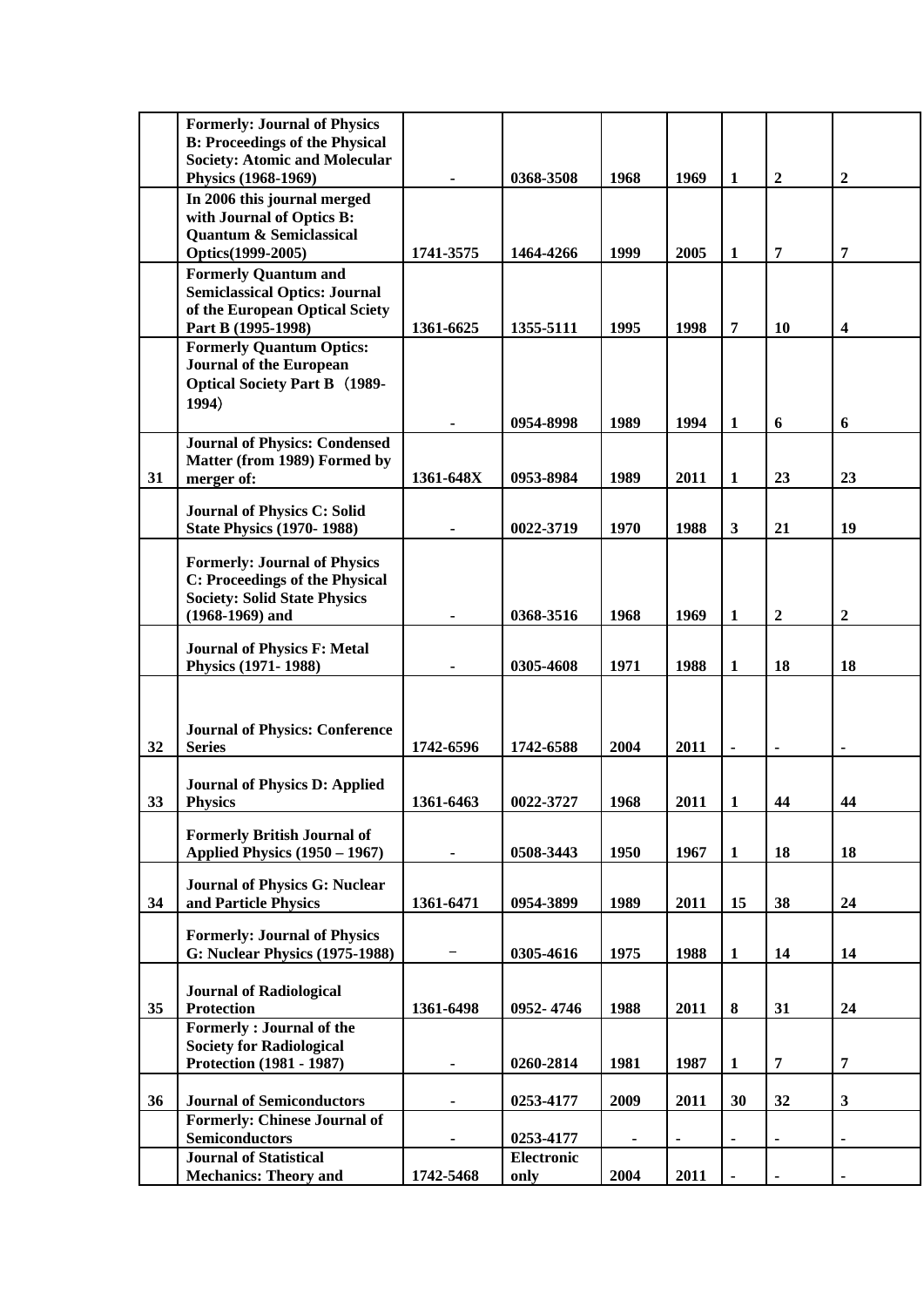| 37 | <b>Experiment</b>                                        |           |                   |      |      |                         |                |                |
|----|----------------------------------------------------------|-----------|-------------------|------|------|-------------------------|----------------|----------------|
|    |                                                          |           |                   |      |      |                         |                |                |
|    | <b>Measurement Science and</b>                           |           |                   |      |      |                         |                |                |
| 38 | <b>Technology</b><br><b>Formerly: Journal of Physics</b> | 1361-6501 | 0957-0233         | 1990 | 2011 | $\mathbf{1}$            | 22             | 22             |
|    | <b>E: Scientific Instruments</b>                         |           |                   |      |      |                         |                |                |
|    | $(1968-1989)$                                            |           | 0022-3735         | 1968 | 1989 | $\mathbf{1}$            | 22             | 22             |
|    | <b>Formerly Journal of Scientific</b>                    |           |                   |      |      |                         |                |                |
|    | <b>Instruments</b> (1923 – 1967)                         |           | 0950-7671         | 1923 | 1967 | 1                       | 44             | 44             |
|    |                                                          |           |                   |      |      |                         |                |                |
| 39 | Metrologia                                               | 1681-7575 | 0026-1394         | 1965 | 2011 | 1                       | 48             | 48             |
|    | <b>Modelling and Simulation in</b>                       |           |                   |      |      |                         |                |                |
|    | <b>Materials Science and</b>                             |           |                   |      |      |                         |                |                |
| 40 | <b>Engineering</b>                                       | 1361-651X | 0965-0393         | 1992 | 2011 | $\mathbf{1}$            | 19             | 19             |
|    |                                                          |           |                   |      |      |                         |                |                |
| 41 | Nanotechnology                                           | 1361-6528 | 0957-4484         | 1990 | 2011 | $\mathbf{1}$            | 22             | 22             |
|    |                                                          |           |                   |      |      |                         |                |                |
|    |                                                          |           | <b>Electronic</b> |      |      |                         |                |                |
| 42 | <b>New Journal of Physics</b>                            | 1367-2630 | only              | 1998 | 2011 | 1                       | 13             | 13             |
| 43 | <b>Nonlinearity</b>                                      | 1361-6544 | 0951-7715         | 1988 | 2011 | 1                       | 24             | 24             |
|    |                                                          |           |                   |      |      |                         |                |                |
| 44 | <b>Nuclear Fusion **</b>                                 | 1741-4326 | 0029-5515         | 1960 | 2011 | 1                       | 51             | 51             |
| 45 | <b>Physica Scripta</b>                                   | 1402-4896 | 0031-8949         | 1970 | 2011 | 1                       | 83/84          | 83/84          |
|    |                                                          |           | <b>Electronic</b> |      |      |                         |                |                |
| 46 | <b>Physical Biology</b>                                  | 1478-3975 | only              | 2004 | 2011 | 1                       | 8              | 8              |
|    |                                                          |           |                   |      |      |                         |                |                |
| 47 | <b>Physics Education</b>                                 | 1361-6552 | 0031-9120         | 1966 | 2011 | $\mathbf{1}$            | 46             | 46             |
| 48 | <b>Physics in Medicine &amp; Biology</b>                 | 1361-6560 | 0031-9155         | 1956 | 2011 | 1                       | 56             | 56             |
| 49 | <b>Physics in Technology</b>                             |           | 0305-4624         | 1973 | 1988 | $\overline{\mathbf{4}}$ | 19             | 16             |
|    |                                                          |           |                   |      |      |                         |                |                |
|    | <b>Formerly: Review of Physics in</b>                    |           |                   |      |      |                         |                |                |
|    | Technology (1970 – 1972)                                 |           | 0034-6683         | 1970 | 1972 | $\mathbf{1}$            | $\mathbf{3}$   | $\mathbf{3}$   |
| 50 | Physics-Uspekhi                                          | 1468-4780 | 1063-7869         | 1993 | 2011 | 36                      | 54             | 19             |
|    | <b>Formerly: Soviet Physics</b>                          |           |                   |      |      |                         |                |                |
|    | Uspekhi (1958 – 1992)                                    |           | 0038-5670         | 1958 | 1992 | $\mathbf{1}$            | 35             | 35             |
|    |                                                          |           |                   |      |      |                         |                |                |
| 51 | <b>Physiological Measurement</b>                         | 1361-6579 | 0967-3334         | 1993 | 2011 | 14                      | 32             | 19             |
|    | <b>Formerly Clinical Physics and</b>                     |           |                   |      |      |                         |                |                |
|    | <b>Physiological Measurement</b><br>$(1980-1992)$        |           | 0143-0815         | 1980 | 1992 | $\mathbf{1}$            | 13             | 13             |
|    |                                                          |           |                   |      |      |                         |                |                |
|    | <b>Plasma Physics and Controlled</b>                     |           |                   |      |      |                         |                |                |
| 52 | <b>Fusion</b>                                            | 1361-6587 | 0741-3335         | 1984 | 2011 | 26                      | 53             | 28             |
|    | <b>Formerly: Plasma Physics</b><br>$(1967 - 1983)$       |           | 0032-1028         | 1967 | 1983 | 8                       | 25             | 17             |
|    | <b>Formerly Journal of Nuclear</b>                       |           |                   |      |      |                         |                |                |
|    | <b>Energy Part C, Plasma</b>                             |           |                   |      |      |                         |                |                |
|    | Physics, Accelerators,                                   |           |                   |      |      |                         |                |                |
|    | <b>Thermonuclear Research</b>                            |           | 0368-3281         | 1960 | 1966 | 1                       | $\overline{7}$ | $\overline{7}$ |